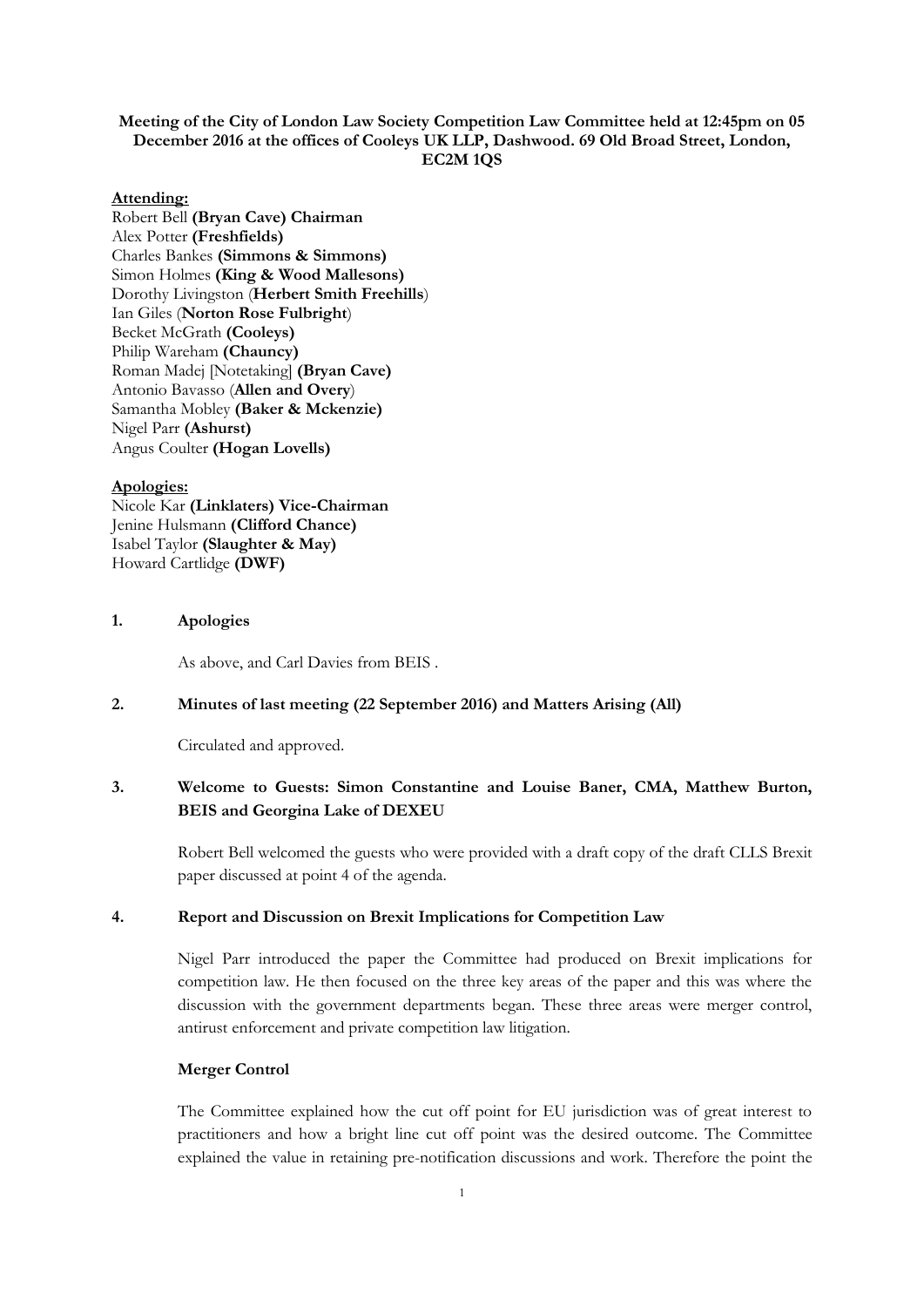case team were allocated was suggested as the suitable cut off point. If that date fell after the date of Brexit, the CMA would instead likely have conduct of the merger. The room also discussed the trickier issue of appeals against Commission decisions, where the decision was made pre-Brexit but the appeal was started after. Also the ongoing monitoring of commitments was discussed and how clarity should be sought as to what extent the EU Commission would continue to do this. The deeper explanation was found in the Committee's paper itself.

The Committee emphasised their desire to look for certainty and to avoid costly time and resources being wasted in any uncertainty. As found in the paper, the Committee also listed some suggested procedural improvements that could take place at the CMA if the CMA were to have an increased workload. Examples of such suggested measures were allowing the early termination of phase 2 proceedings.

The discussion also dwelled on the CMA's resources and the extra 60 or so cases it would have a year as a result of Brexit and ways of managing this, including when new pressures will exist to align CMA, EU and US merger control proceedings simultaneously.

### **Antitrust**

This was talked of as a more troublesome areas as the Commission would continue to have jurisdiction where a UK company has caused harm within the EU. Again the cut off point was of interest with the Committee suggesting the statement of objections to be the most appropriate point. Again thought had been given in the paper and was again discussed in the room how transitional provisions and co-operation between the CMA and Commission would be needed for the monitoring of any commitments.

The Committee were of the strong opinion that the UK should re-apply to join the European Competition Network, even if it was under a new type of associate membership.

Robert Bell asked the CMA and DEXEU whether they had any initial thoughts on these matters but they explained at this stage they were still listening to opinions and assessing their options.

BEIS asked the Committee to improve their paper by adding options that could be pursued if there were no agreement between the UK and EU at time of Brexit.

#### **Private Litigation**

The discussion on this area focused on the recommendations in the paper and the desire to maintain the UK's competitive lead in EU competition litigation. There was an appreciation that the UK could not maintain the entirety of its current workload but the emphasis should be on retaining as much as possible. The main issue as the Committee saw it, was negotiating a mechanism where foreign judgments could continue to be enforced through English law.

DEXEU appreciated the Committees arguments in this area and suggested the Committee some how come up with a figure to quantify what the loss of this area to UK PLC would likely be. BEIS added to this discussion by mentioning that 50% of current EU competition litigation was captured by the UK.